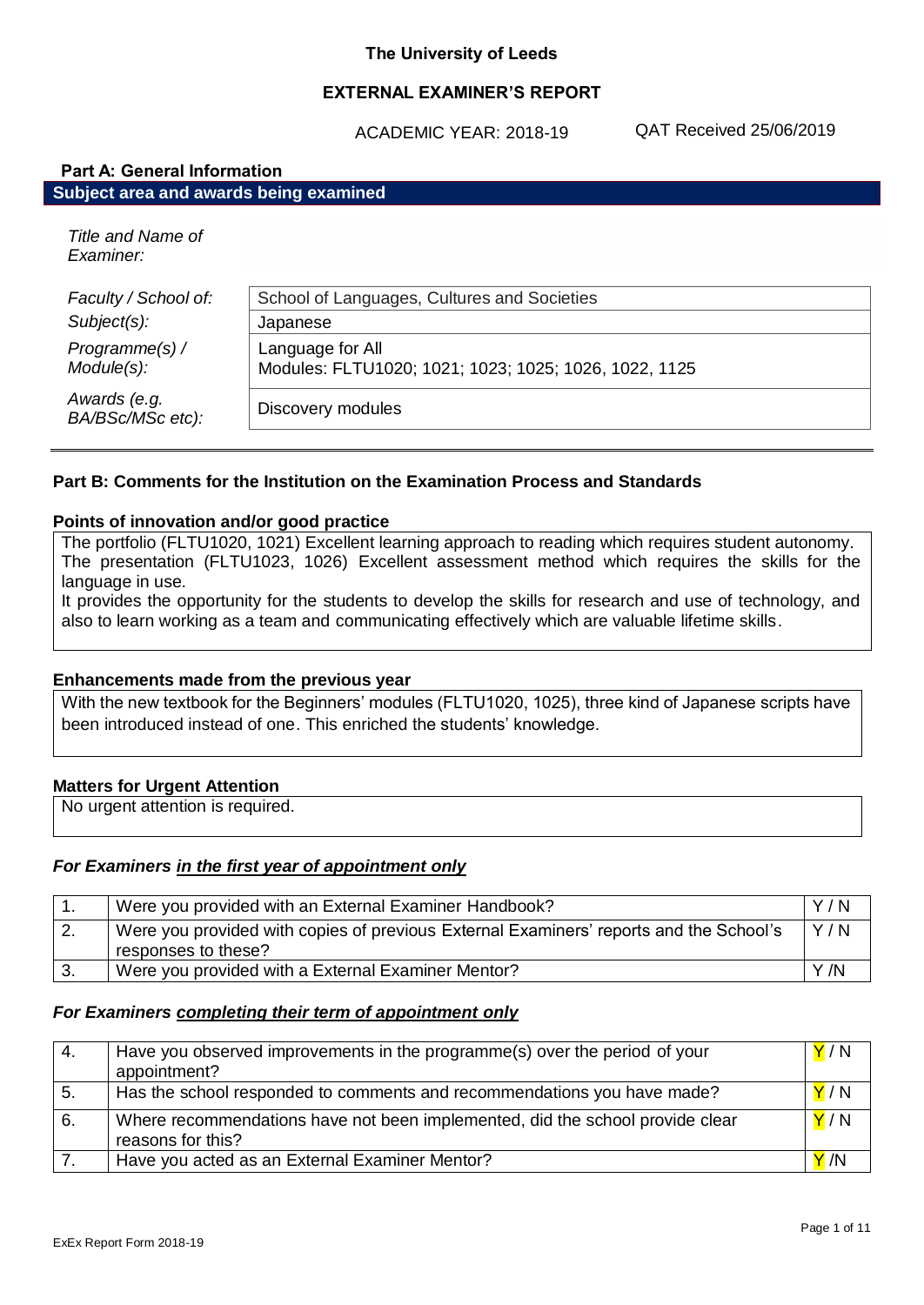The accessibility to the sample paper online has been remarkably improved every year which greatly helped to undertake the external examiner's task effectively. The progress which students have made form one level to the next is evident and the achievement of the students at the Lower Intermediate is impressive.

### **Standards**

| 8.                                                                               | Is the overall programme structure coherent and appropriate for the level of study?                                                                                           | Y/N               |
|----------------------------------------------------------------------------------|-------------------------------------------------------------------------------------------------------------------------------------------------------------------------------|-------------------|
| 9.                                                                               | Does the programme structure allow the programme aims and intended learning<br>outcomes to be met?                                                                            | Y/N               |
| 10.                                                                              | Are the programme aims and intended learning outcomes commensurate with the level of<br>award?                                                                                | Y/N               |
| 11.                                                                              | Did the Aims and ILOs meet the expectations of the national subject benchmark (where<br>relevant)?                                                                            | Y/N               |
| 12.                                                                              | Is the programme(s) comparable with similar programmes at other institutions?                                                                                                 | Y/N               |
| I found that overall the programme structure, design, aims and ILO are adequate. |                                                                                                                                                                               |                   |
| 13.                                                                              | Is the influence of research on the curriculum and learning and teaching clear?                                                                                               | Y/N               |
|                                                                                  | Yes. Research on the project work in the curriculum clearly indicated the students' deeper understanding<br>of the language and their awareness of life and culture in Japan. |                   |
| 14.                                                                              | Does the programme form part of an Integrated PhD?                                                                                                                            | Y/ <mark>N</mark> |
|                                                                                  | Please comment on the appropriateness of the programme as training for a PhD:                                                                                                 |                   |
| 15.                                                                              | Does the programme include clinical practice components?                                                                                                                      | Y/N               |
|                                                                                  | Please comment on the learning and assessment of practice components of the curriculum here:                                                                                  |                   |
| 16.                                                                              | Is the programme accredited by a Professional or Statutory Regulatory Body (PSRB)?                                                                                            | Y/ <mark>N</mark> |
|                                                                                  | Please comment on the value of, and the programme's ability to meet, PSRB requirements here:                                                                                  |                   |

# **Assessment and Feedback**

| 17. | Does the programme design clearly align intended learning outcomes with assessment?                                                                                                                                                                                                                                                                                                                                                                                                    | Y/N |
|-----|----------------------------------------------------------------------------------------------------------------------------------------------------------------------------------------------------------------------------------------------------------------------------------------------------------------------------------------------------------------------------------------------------------------------------------------------------------------------------------------|-----|
|     | The ILOs were appropriate for the modules. The modules are generally well structured and contain the<br>appropriate content that is aligned with the Common European Framework of Reference (CEFR). Many<br>forms of assessment were used, such as core tests, portfolios, and oral exams which were all well<br>designed. The marking criteria for the speaking and writing assessments are clear. As a whole the marks<br>are fair and have been appropriately moderated internally. |     |
| 18. | Is the design and structure of the assessment methods appropriate to the level of award?                                                                                                                                                                                                                                                                                                                                                                                               | Y/N |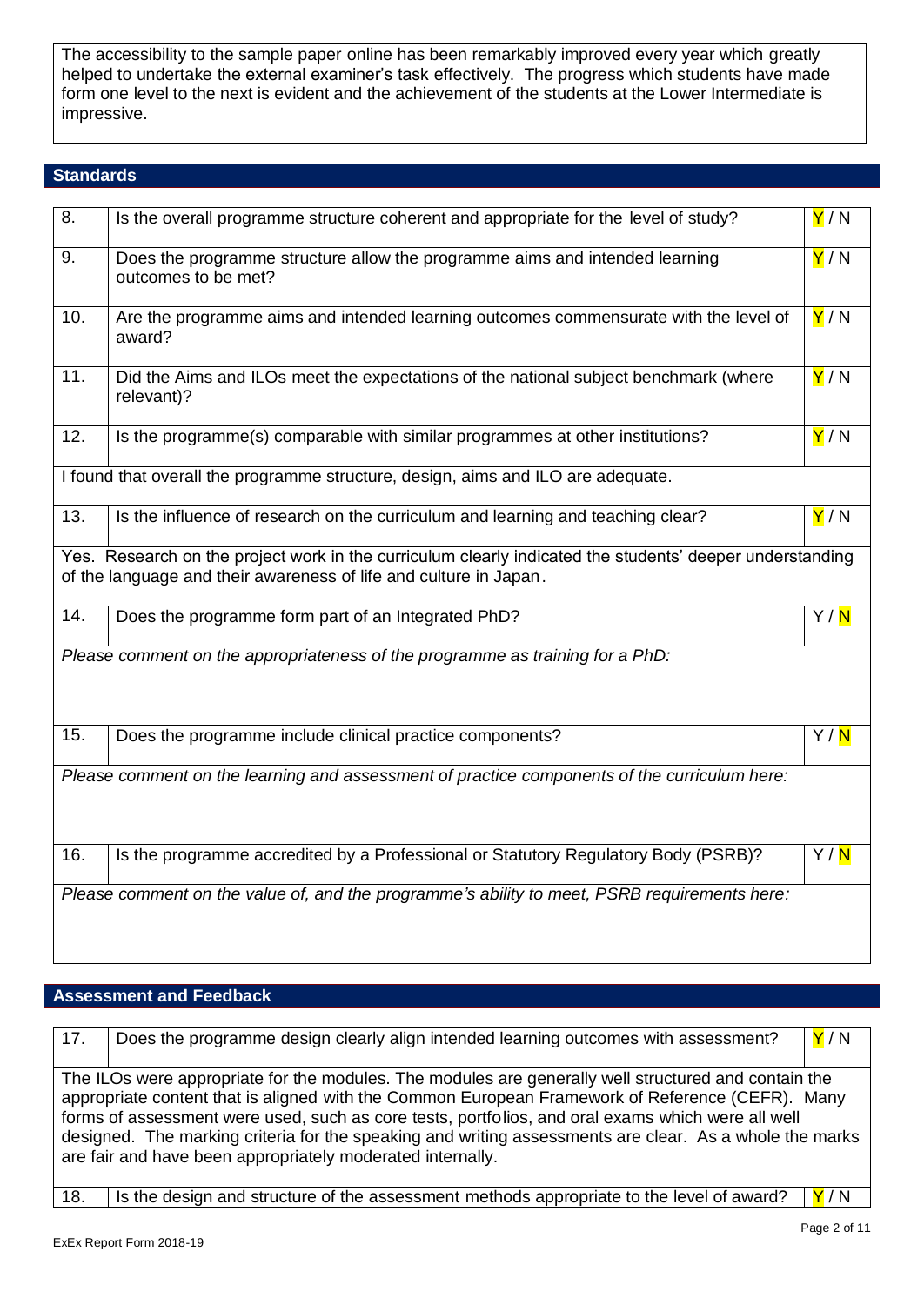19. Were students given adequate opportunity to demonstrate their achievement of the programme aims and intended learning outcomes?

The students were generally given adequate opportunity to demonstrate their achievement of aims and ILOs. The academic standards and performance demonstrated by the students were appropriate in relation to students on comparable courses I have been associated with.

I agree with most of the marks for the productive assessments (speaking/writing).

I think, however, that the Core task for the Beginners' modules (FLTU 1020, 1025) needs to be reviewed as the average of these assessments are extremely high and there is no variation on the marks. This was partly the writing assessment that has been taken off from this task due to the change this year. As a countermeasure, I suggest to make a change in the reading assessment. At present, the students are given the basic Japanese script (Hiragana) chart as an aid during the reading assessment. I suggest that the students learn all the basic script by the assessment and take the assessment without the aid. This way, the assessment would reflect their work and ability to make a differentiation on the result. This was discussed and agreed on with the Japanese teacher.

Other point of discussion was that reviewing the weight, especially for FLTU 1025 as the productive assessment (speaking) is 40% hence the receptive assessment (listening/reading) is 60%. It has been also agreed that the teacher will balance it out in future assessments.

## **The Progression and Awards Process**

| 20. | Were you provided with guidance relating to the External Examiner's role, powers and<br>responsibilities in the examination process?     | Y/N                |
|-----|------------------------------------------------------------------------------------------------------------------------------------------|--------------------|
| 21. | Was the progression and award guidance provided sufficient for you to act effectively as<br>an External Examiner?                        | Y/N                |
| 22. | Did you receive appropriate programme documentation for your area(s) of responsibility?                                                  | Y/N                |
| 23. | Did you receive appropriate module documentation for your area(s) of responsibility?                                                     | Y/N                |
| 24. | Did you receive full details of marking criteria applicable to your area(s) of responsibility?                                           | Y/N                |
| 25. | Were you provided with all draft examination papers/assessments?                                                                         | Y/N                |
| 26. | Was the nature and level of the assessment questions appropriate?                                                                        | Y/N                |
| 27. | Were suitable arrangements made to consider your comments on assessment questions?                                                       | Y/N                |
| 28. | Was sufficient assessed work made available to enable you to have confidence in your<br>evaluation of the standard of student work?      | Y/N                |
| 29. | Were the examination scripts clearly marked/annotated?                                                                                   | Y/N                |
| 30. | Was the choice of subjects for final year projects and/or dissertations appropriate?                                                     | <mark>Y /</mark> N |
| 31. | Was the method and standard of assessment appropriate for the final year projects and/or<br>dissertations?                               | Y/N                |
| 32. | Were the administrative arrangements satisfactory for the whole process, including the<br>operation of the Progression and Awards Board? | Y/N                |
| 33. | Were you able to attend the Progression and Awards Board meeting?                                                                        | Y/N                |

Y / N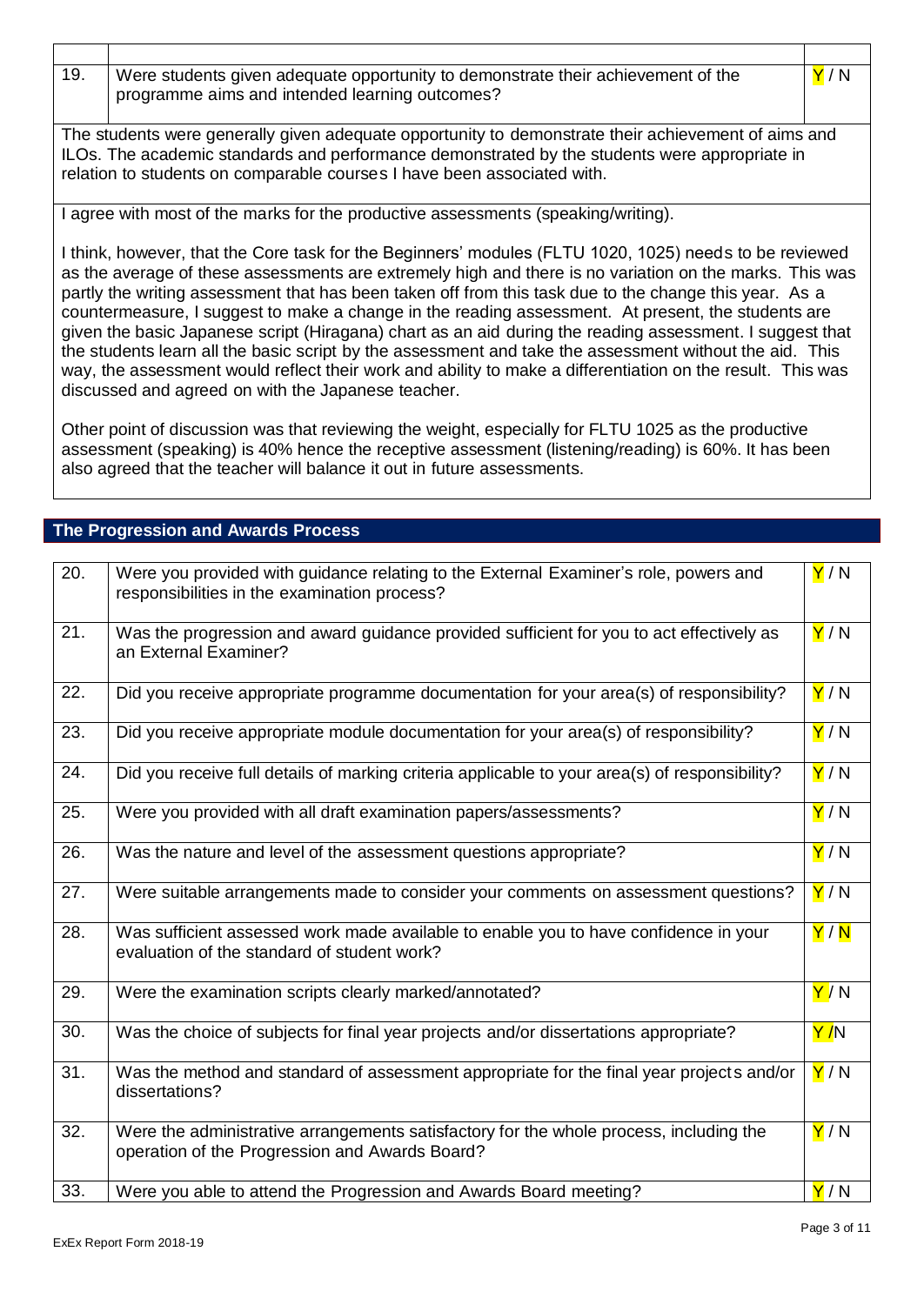| 34. | Were you satisfied with the recommendations of the Progression and Awards Board?                     | Y/N                     |
|-----|------------------------------------------------------------------------------------------------------|-------------------------|
| 35. | Were you satisfied with the way decisions from the School Special Circumstances                      | $\mathsf{Y}^{\prime}$ N |
|     | meeting were communicated to the Progression and Awards Board?                                       |                         |
|     | As for 28, I mostly agreed on it except the Beginners' modules as mentioned in the previous section. |                         |

## **Other comments**

### **Please use this box if you wish to make any further comments not covered elsewhere on the form**

The teachers provide detailed feedback on the group speaking tests and presentations including some useful advice which help the students to learn some essential skills in their future employment.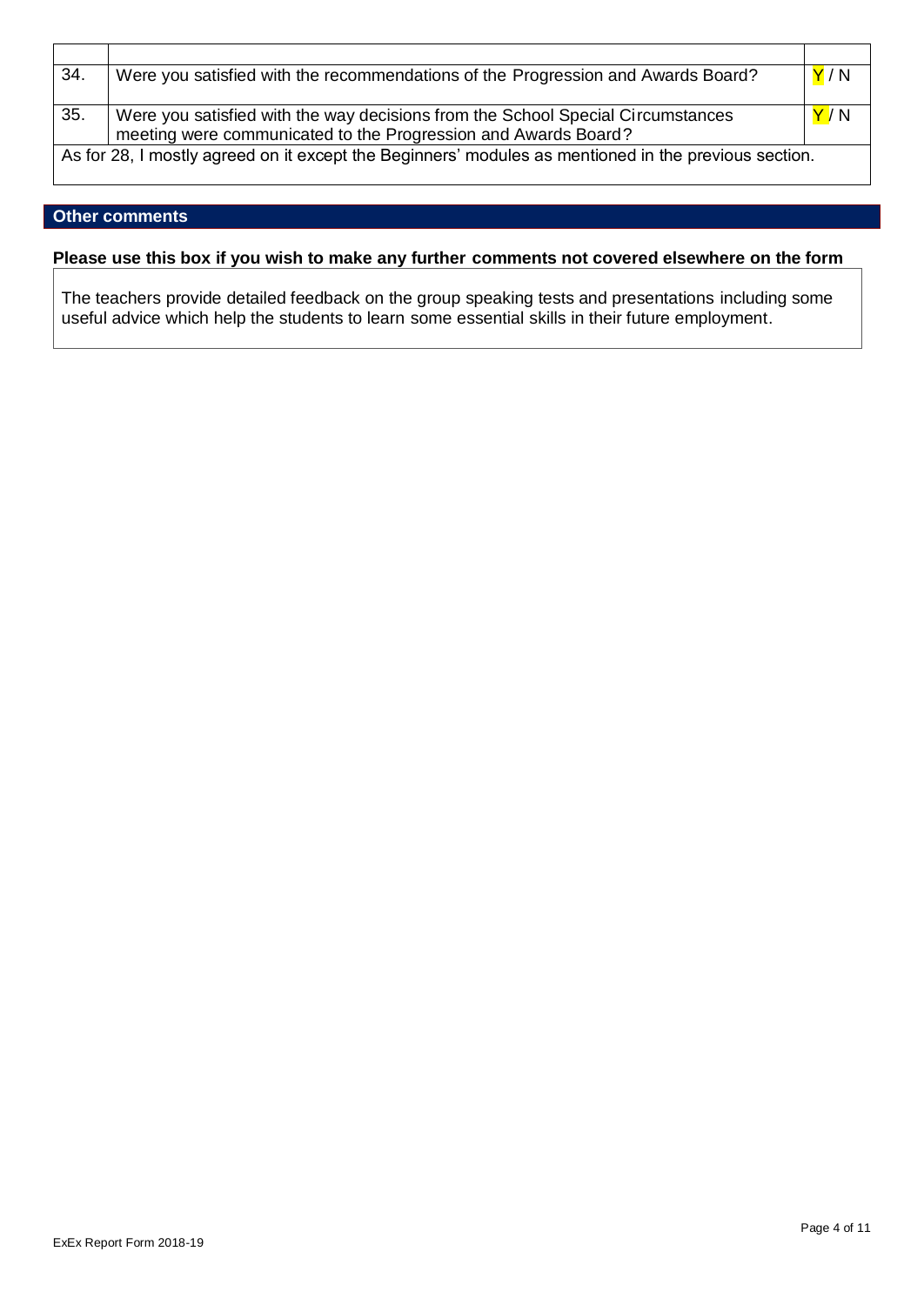### **Name of School and Head of School (or nominee)**

*Title and Name of Examiner:*

| Faculty / School of:             | School of Languages, Cultures and Societies                                |
|----------------------------------|----------------------------------------------------------------------------|
| $Subject(s)$ :                   | Japanese                                                                   |
| Programme(s) /                   | Language for All                                                           |
| Module(s):                       | Modules: FLTU1020; 1021; 1023; 1025; 1026, 1022, 1125                      |
| Awards (e.g.<br>BA/BSc/MSc etc): | Discovery modules                                                          |
| Title and Name of                |                                                                            |
| Responder:                       |                                                                            |
| Position*:                       | <b>LCS Assessment Lead</b>                                                 |
| Faculty / School of:             | Faculty of Arts and Humanities, School of Languages Cultures and Societies |
| Address for                      | University of Leeds                                                        |
| communication:                   | Leeds LS2 9JT                                                              |
| Email:                           |                                                                            |
| Telephone:                       |                                                                            |
|                                  |                                                                            |

*\*If the individual responding to the report is not the Head of School please state their position within the School.*

### **Completing the School response**

The completed School response (including the full original report) must be sent directly to the External Examiner. A copy must also be emailed to the Quality Assurance Team at [qat@leeds.ac.uk.](mailto:qat@leeds.ac.uk) External Examiners should receive a formal response no later than six weeks after receipt of the original report.

### *Response to Points of innovation and/or good practice*

### **LCS collective response:**

We are grateful to all those External Examiners (21/22) who identified evidence of innovation and/or good practice in their reports. It is clear that overall the School's programmes are regarded very positively and are identified as being of high quality. Externals were impressed with the high levels of knowledge, critical engagement, attainment and linguistic competence evidenced by our students.

In terms of innovation, Examiners highlighted new modules which better prepare students for developing research skills from as early as Level 1, modules which offered the opportunity for public engagement and new modes of assessment which were described as 'imaginative', offering students the chance to develop transferable skills.

The curriculum was described as 'dynamic', 'fresh' and 'relevant' and was commended for its coverage of contemporary developments and for being research-informed in terms of content and/or pedagogical approach. There were very positive comments on the diversity, variety and ambition of ou r modules.

The reports identified a number of areas where there is evidence of good practice: high quality research informed teaching; programmes offering a diverse curriculum which covers a broad range of disciplines; and variety of assessment styles which stretch and challenge students. The commitment to embedding research elements in our undergraduate programme was seen as an excellent means of developing students' skills in preparation for the Final Year Project (FYP). Our students' engagement with this substantial piece of work and the impressive standard of performance were also highlighted.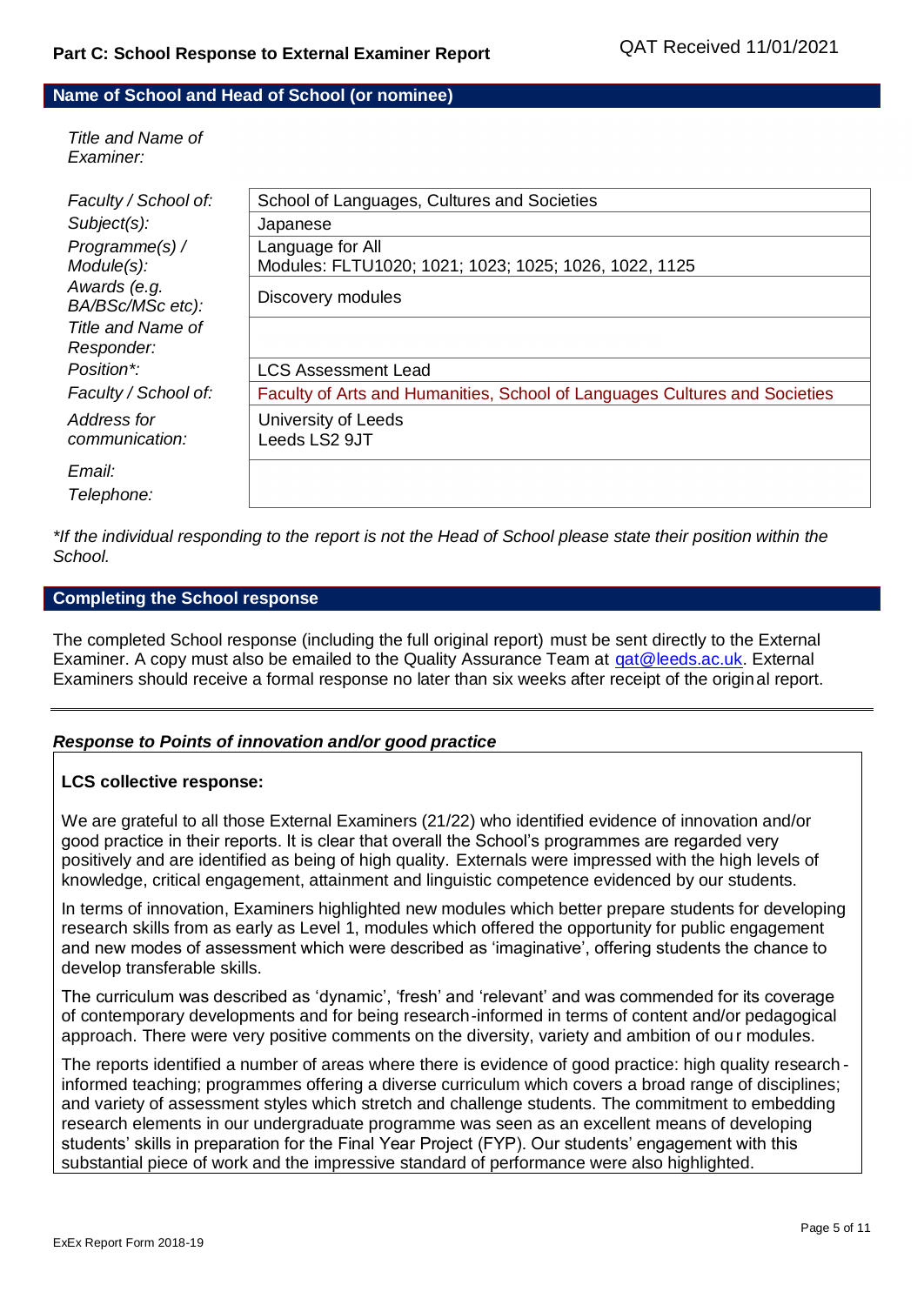Staff were commended for their commitment to their students and to refining their practice in a variety of areas. There was praise for their excellent teaching, their commitment to ensuring the curriculum is upto-date, and the quality of their guidance and feedback was seen as 'thorough', 'rich' and 'constructive'. The high level of support, particularly in helping Level 1 students' transition to the University, al so received praise.

Assessment was found to be 'rigorous'. Marking was described as 'rigorous', 'robust', 'reliable', 'thorough' and 'consistent' and similarly the moderation process was identified as 'thorough' and 'transparent'.

# **LfA response:**

We thank the External Examiner for her constructive suggestions, fair and detailed monitoring of standards and her helpful advice on future development and innovations over the 4 years of her appointment. We are very pleased with the External Examiner's comments regarding the strengths of the portfolio of independent learning, which forms part of the assessment mix at beginner and elementary level, and the group presentation task at lower-intermediate level, in terms of fostering learning independence and cultural exploration. This is something we seek to continue to enhance and develop going forward. The portfolio has been streamlined for this academic year, and we aim to maintain the advantages of this form of assessment while ameliorating its potential drawbac ks. We will monitor student performance and experience with the new structure.

# *Response to Enhancements made from the previous year*

## **LCS collective response:**

Regarding enhancements from the previous year, it was encouraging to see evidence of subject areas responding to previous comments.

The reports commented on the following examples:

- research-inspired modules which are "a point of distinction" and attractive to potential students
- new modules which were a welcome addition to the curriculum and impress in terms of the design and delivery
- assessment elements which encourage students to communicate their work via public engagement
- encouraging students to formulate their own essay question at Level 2 in preparation for developing their research question for their FYP
- better use of the full range of marks
- increased use of online marking
- more assessment available on Minerva, making it easier for Externals to access the material ahead of their visit to Leeds in a time-efficient way
- a move towards less exam-based assessment and an increase in the amount of formative assessment in some parts of the School

# **LfA response:**

Thanks to the effort and planning involved, the introduction of a new textbook for the beginner level modules has been a success. We are pleased with the increased level of achievement, the enhanced communicative activities which are possible with the new material and the broad-ranging support available online. While the former textbook did result in three scripts being covered at this level, the new textbook has expanded the amount of kanji covered at this level from 26 to 45.

# *Response to Matters for Urgent Attention*

*If any areas have been identified for urgent attention before the programme is offered again please provide a specific response to them here:*

# **LCS collective response:**

Four matters for urgent attention were identified: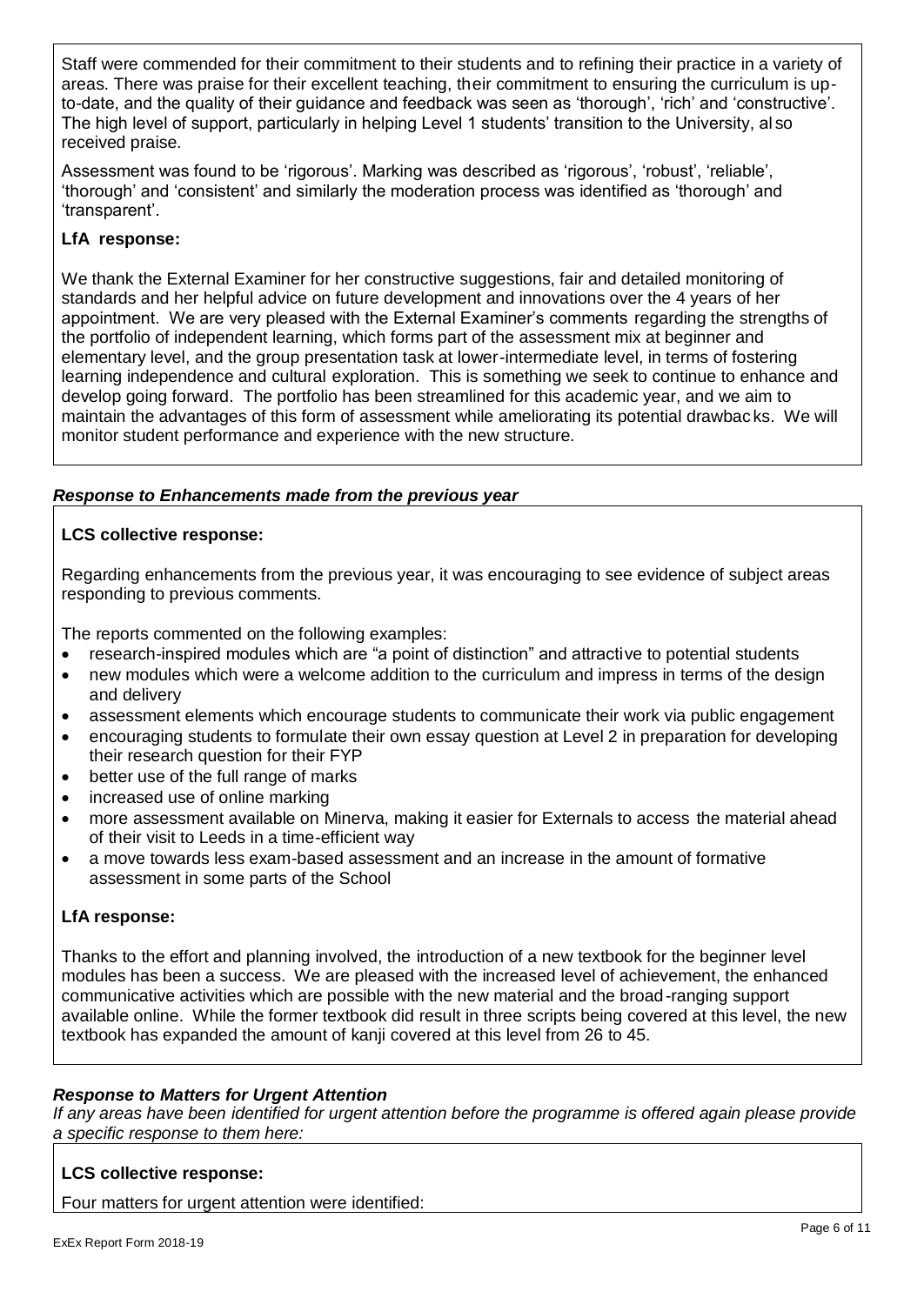1. Two External Examiners raised concerns regarding the procedures for marking and moderating the FYP. As discussed at the MODL Exam Board, which was attended by one of the External Examiners who expressed concern, the School is proactively reviewing the procedures for marking and moderating the FYP now that it has been running successfully for three years. The FYP should be seen as a Schoolwide module and this is the approach that will be taken from 2019-20. With this in mind, the size of the moderation team is to be increased to enable timely moderation across the School and to ensure consistency of marking. Please see the institutional response.

2. Two External Examiners commented on the withdrawal of programmes and expressed their regret about the decision. These decisions were taken by the School with much regret following consistently low recruitment. It is hoped, however, that our new undergraduate programmes in Languages and Cultures will both protect and strengthen our disciplines – and we are actively discussing ways to enhance access and widen participation – not least by reconsidering the binary distinction between languages taught ab initio and from advanced levels. We are also considering ways in which we might innovate in our taught postgraduate offer. We are exploring opportunities to make greater use of the existing MA in Social Research, which forms the foundational part of the ESRC-funded White Rose Doctoral Training Partnership (WRDTP) and provides a route for conversion from arts and humanities study at undergraduate level towards social science research. Our students will continue to be able to undertake Masters by Research as part of our School-wide programme and that this will form a solid foundation for PhD study.

3. One External Examiner commented on the difficulty matching coursework on Turnitin with the information on the marksheet. Greater use of the Student ID would address this issue. This will be discussed with the relevant Subject Area.

4. The fourth matter concerned a discrepancy between markers - this will be addressed in the Subject Area concerned.

## **LfA response:**

N/A

# *Response to questions 1-7 (and related comments)*

*Schools may provide a general response; however, where Examiners raise specific points these must be addressed individually:*

## **LCS collective response:**

We are very grateful to those External Examiners who have reached the end of their term of appointment. We thank you for your support, feedback, suggestions and collegiality during your tenure. We are also very grateful to those of you who acted as mentors for External Examiners who are new to the role.

It is very pleasing to have positive feedback on the FYP and in particular the diversity of topics offered and the students' engagement with our research ethos. Regarding moderation, we are currently reviewing the process but remain of the view that School-wide moderation is important for a number of reasons, not least of all because it should be regarded as a School module.

We appreciate the positive comments on the high standard of learning and teaching, student pe rformance, greater transparency in the marking and moderation processes, and feedback which feeds forward to enhance student learning and performance.

As suggested by one of our Externals, since moving to the 0-100 marking scale and being encouraged to use the full scale, we will continue to monitor the impact of marks at the higher end of the scale. We will also compare mark ranges and profiles across the School to ensure we have a School-wide sense of the distribution of marks.

## **LfA individual response:**

We are very grateful to the External Examiner for her positive comments. We will continue to make the material more user-friendly and as a team one priority for this academic year will the production of a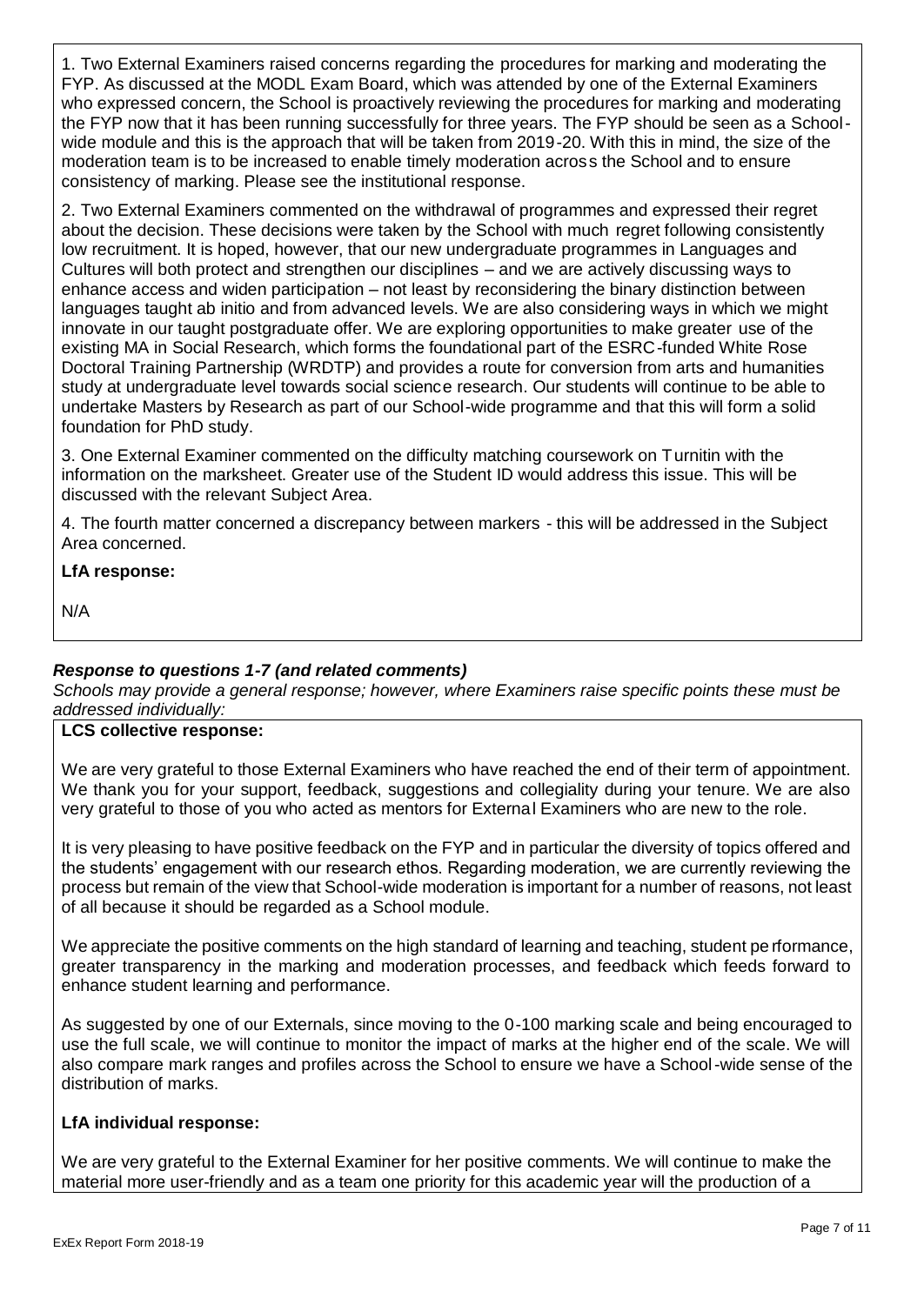User Guide to make the process of accessing student work both harmonised across languages and as clear and straightforward as possible for external examiners.

### **Standards**

### *Response to questions 8 to 16 (and related comments)*

*Schools may provide a general response; however, where Examiners raise specific points these must be addressed individually:*

### **LCS collective response:**

It is once again very pleasing to have confirmation of the strong influence of Research on the teaching at all levels of our programmes and for our approaches to Learning and Teaching to be recognised as inspiring students to engage in their own research. Our programmes are seen as well designed, balanced, diverse and yet intellectually coherent. The ILOs are confirmed as consistent with the level of award and meet the expectations of subject benchmarks. The assessment is perceived as well designed and effective in enabling students to demonstrate their achievement of the ILOs. It was felt that there is clear progression too. Student performance is confirmed as comparable to that of similar institutions. The curriculum emphasises critical thinking and independence and encourages students to take responsibility for their learning. The range of topics chosen for the FYP reflect the diversity of staff research interests in the School. The quality of the supervision of the FYP was commended.

One External encouraged staff to explore how our students can showcase their work. In this context we note the very positive engagement with the School-wide FYP conference at which all students have the opportunity to present and to receive feedback on their work from peers and tutors. We will also continue to encourage students to participate in the University's annual UG Research Experience to share ideas regarding further opportunities.

Another External commented on the 'deep knowledge' of the subject matter and of relevant teaching methods and encouraged staff to disseminate their practice more widely. Here we note the priority given by the School to supporting scholarship – and the opportunities given for dissemination through both local events and publications – as well as financial support provided for activities further afield.

One External questioned the 'extensive use of formal exams above other forms of assessment' – this will be addressed by the relevant Subject Area but this is one of the aspects which the University's Leeds Expectations for Assessment and Feedback project is expected to highlight.

Regarding marking, one External felt that the marking of the essay component was rather harsh and should be reviewed – this will be addressed by the relevant Subject Area.

Progression was raised by one External with respect to 10-credit language modules – this will be addressed by the relevant Subject Area. On a positive note, it was pleasing to see recognition of the 'perfect example' of integrating research skills into language learning and evidence of students developing a deeper awareness of the culture and society.

**LfA response: N/A**

### **Assessment and Feedback**

### *Response to questions 17 to 19 (and related comments)*

*Schools may provide a general response; however, where Examiners raise specific points these must be addressed individually:*

### **LCS collective response:**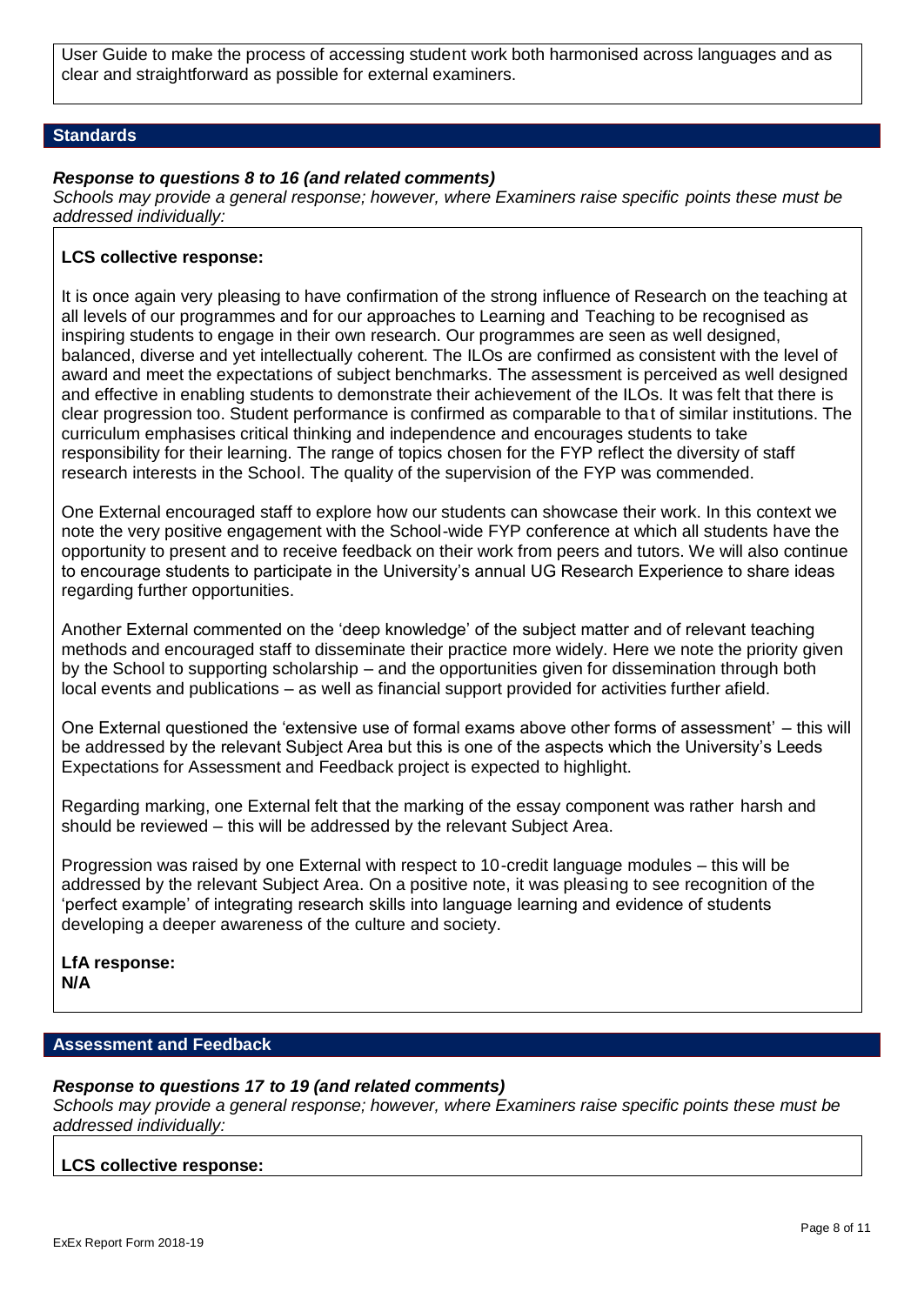It is encouraging to note that our assessment and feedback processes and the quality of marking are deemed robust. Marking and moderation processes are described as 'rigorous', 'consistent', 'detailed; and 'transparent'.

The variety of assessment tasks was praised, with the assessment allowing students to demonstrate their learning. Module moderation procedures are seen as robust, clear, well documented and thorough. Marking was felt to be fair and transparent and moderation was felt to be detailed and transparent – there is clear evidence of improvement in this area. Overall student performance was seen as very good with some students performing "exceptionally well'; some of the work in the target language, in spoken and written form, was seen as particularly impressive. Feedback was often described as 'excellent' and was praised for being framed in a positive, supportive way to the student.

We welcome the Examiners' suggestions which included reviewing the rubric for the FYP marking which refers to first and second markers; ensuring that the External is provided with a full set of module marks which includes the average mark; seeking to motivate students who are keen to complete their FYP in the target language; mapping the assessment timeline for students indicating the pressure points; including a broader range of formative assessments to develop transferable skills; making greater use of online marking and feedback; ensuring at least two feed forward points in the feedback.

One External commented on the time commitment required for the individual supervision of FYPs. While this workload is reflected in the School's workload model, the time dedicated to all activities is something we keep under active consideration.

The FYP moderation processes are seen as 'problematic' by a few of our External Examiners. This will be addressed in 2019-20 and one key focus will be on the School taking ownership of the process so it does not sit with Subject Areas given that it is a School module. There was also a suggestion that the School should review the policy of allowing the supervisor to comment on a restricted draft – this will be reviewed in line with University guidelines on this aspect.

One External's comments on the marking of text production i.e. while it is 'not too generous … it seems to be at the upper limit', will be addressed by the relevant Subject Area.

There was a comment about the use of examination feedback. The School's policy, as per the CoPA 5.4, is to make examination feedback available and information on this should be in the relevant Module Handbook.

There was also a comment about 'harmonising the appearance … of the VLE' – the new University Minerva template should achieve this.

# **LfA response:**

We thank the External Examiner for her supportive comments with regard to the ILOs and criteria.

As the External Examiner mentions we had productive discussions regarding the most appropriate weighting for the core tasks and speaking assessments for 10-credit modules at beginner and elementary levels. There is indeed a perception that marks are high on average and that the remo val of the writing element this academic year caused average marks to increase somewhat. Attempts will be made to increase the level of difficulty of the core tasks where reasonable, and if this is achievable in a fair way the weighting will be reduced to 50%. If the difficulty of core tasks cannot be increased noticeably then the weighting for this component will be reduced to 40%.

We thank the External Examiner for her suggestion regarding the reading aid that has been provided for the reading core tasks at beginner level. We are considering how we can reduce the comprehensiveness of the support available while avoiding the risk that less able students perform catastrophically in the test (which is a concern if no aid is provided at all).

### **The Progression and Awards Process**

# *Response to questions 20-35 (and related comments)*

*Schools may provide a general response; however, where Examiners raise specific points these must be addressed individually:*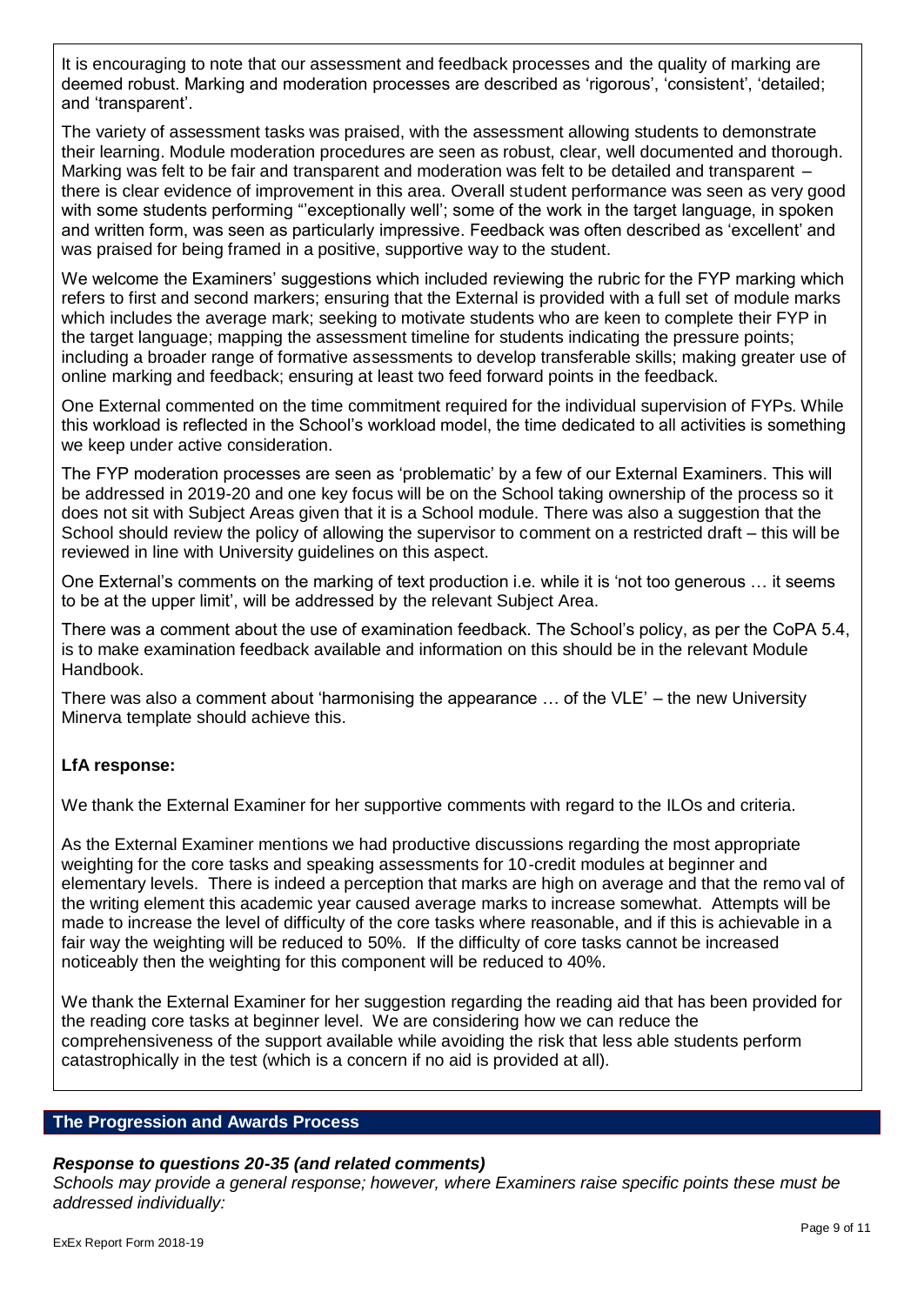## **LCS collective response:**

It was very pleasing to have feedback on our exam boards, confirming that the Boards were run in a smooth and professional manner and were conducted 'appropriately with transparency' Decisions made 'carefully and fairly' and staff were thanked for their 'openness and transparency' during the scrutiny process. It is appreciated that the preparation for the Boards which ensures their smooth-running is recognised.

Greater use of online marking and greater availability of material on Minerva had assisted Examiners with the task of looking at materials and student work ahead of their visit. The University's new Minerva template will help address requests for greater consistency.

We appreciate the positive feedback on the level of support from both support and academic staff. This was described as 'outstanding' with arrangements and processes carried out with 'great efficiency'.

We are grateful for the suggestions regarding enhancements to our procedures and processes for the FYP. Regarding the feedback from one of the Externals who attended the MODL Exam Board which includes the FYP, as discussed, the School will review its procedures for the FYP and the module will be treated as the School module which it is. The size of the moderation team will increase to enable timely moderation across the School. We will review the hand in date and consider whether moving it forward would resolve the issue of the time pressure for marking and moderation to be completed and we will consider whether it is possible for supervisors not to mark FYPs, taking the University's guidelines into consideration. We will clarify the moderation procedure to avoid the issues experienced this year. We will work towards achieving greater flexibility in the way that second markers are appointed i.e. according to their expertise. We plan to continue to invite two Externals to take part in the Board and to feed into the decision-making and discussions. We will ensure that FYP marks are not released to students ahead of the MODL Exam Board.

We would like to take this opportunity to thank our External Examiners for the vital role they play in subject exam boards in terms of ratifying module marks and providing the opportunity to discuss matters of comparability of student performance at module level with national benchmarks and other UK institutions.

## **LfA response:**

Regarding the reference to question 28, I can confirm that all portfolios and speaking assessments were made available to the External Examiner for the beginners modules, together with the top, middle and bottom core tasks for each module as requested by the External Examiner.

## **Other comments**

## *Response to items included in the 'Other Comments' section of the report*

## **LCS collective response:**

We appreciate the very positive comments regarding the 'excellent' work produced by students on their FYP and the role of supervisors in this outcome. We are pleased to learn that access to Minerva generally worked better this year. We acknowledge requests for more student work and feedback to be made available and for the naming of files to be user-friendly - we will work towards this.

We thank our Externals for their feedback, suggestions and encouragement in the process of continuous improvement.

As suggested, we will review the marking criteria for 80-100 with the aim of ensuring greater consistency with the award of marks at this level.